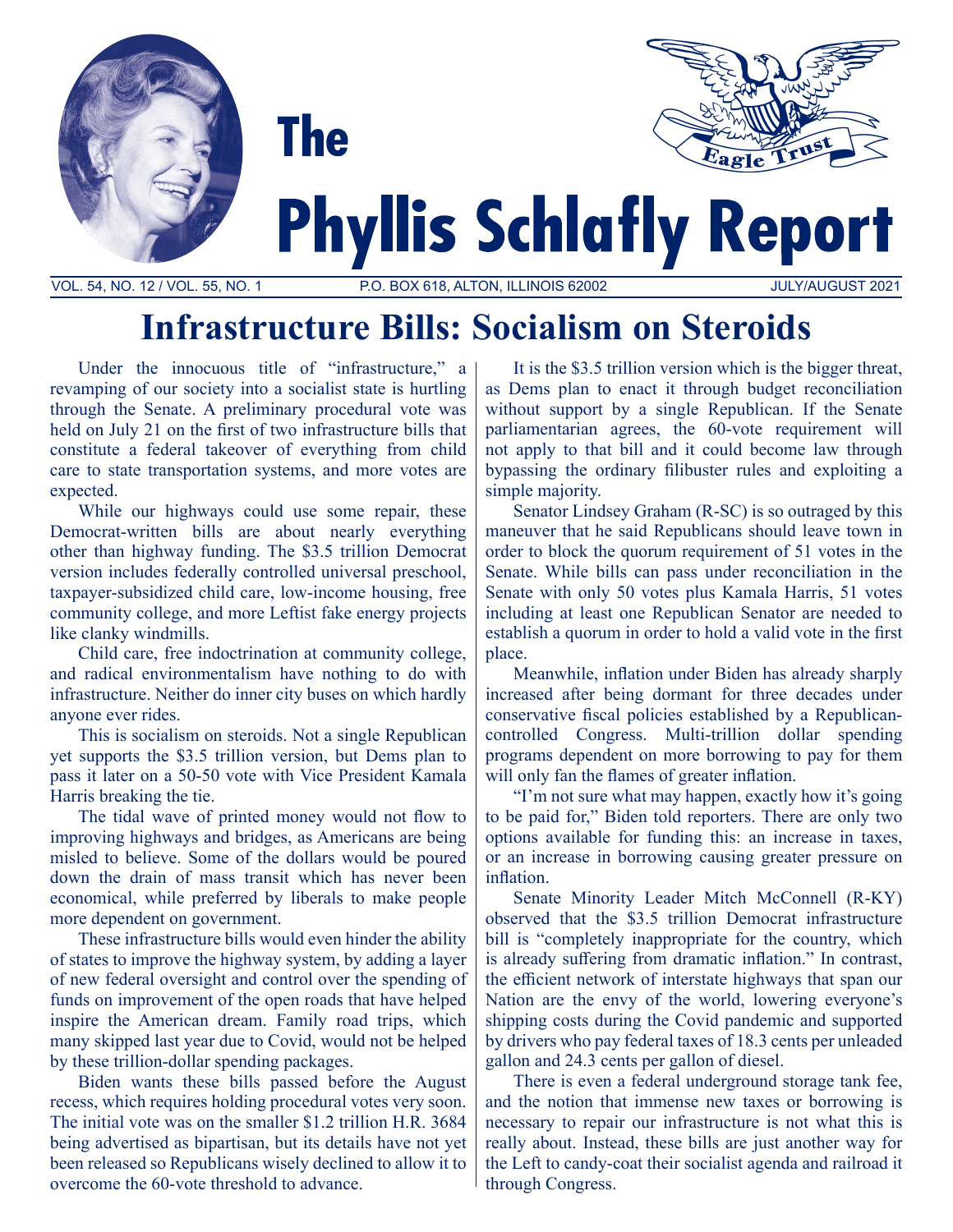#### **Vaccine Police Roll Up Their Sleeves**

A third of Americans will not voluntarily receive a vaccine against the Wuhan virus, as politicians who monitor polling have long known. The origin of the Wuhan virus is the Chinese Communist Party, but America's response should not have the same mindset.

Contrary to Dr. Fauci's recent outburst against "red states and places in the South that are very highly ideological," it is not merely Trump supporters who oppose mandatory vaccination. Many Bernie Sanders supporters and Biden voters also resist, as illustrated by health care workers who quit their jobs rather than submit to mandatory vaccination.

Biden alarmed freedom lovers by saying "now we need to go to community-by-community, neighborhoodby-neighborhood, and oftentimes, door-to-door – literally knocking on doors" to push Covid vaccination. His Secretary of HHS Xavier Becerra insisted that "it is absolutely the government's business" who has not been vaccinated.

Just south of Florida, Cubans are rising up against totalitarianism there. "Homeland and Life," shouts the viral rap song that led to an outpouring of protests against communist rule.

"You, five nine [1959]. Me, double two [2020]," is its refrain. Communist dictator Fidel Castro took control of Cuba in 1959, with encouragement by Leftists (he was even welcomed to speak at Harvard), and the song refers to that takeover as the "evil revolution."

Yet to the vaccine police, the outpouring of anticommunist protests in Cuba is supposedly about access to vaccination, rather than pent-up opposition to decades of dictatorship. The popular song which inspired these protests says nothing about vaccines, and everything about freedom.

Despite billions spent by Biden on the most intense vaccination effort ever, only two-thirds of Americans are even partially vaccinated against Covid-19, and a smaller percentage fully so. Adverse vaccine reactions remain underpublicized, while the CDC reports more than 10,000 deaths which have been registered with the Vaccine Adverse Event Reporting System (VAERS) concerning the Covid vaccine.

Missouri saw a 50% increase in its coronavirus cases in the first week of June, and nationwide there was a 47% spike in Covid with 43 states reporting a week-to-week rise. Incidence of the flu decreases in summer months, but the opposite is occurring for Covid amid mass vaccination.

For the first time, health officials are now warning that vaccinated individuals who are immuno-compromised – as millions of Americans are – can still contract and die from Covid. Roughly 20% of the new Covid cases in the ICU at the University of Kansas Health System are vaccinated persons, and deaths from Covid among the vaccinated are reported in England.

"Breakthrough infections" is the euphemistic term used to describe contagion of the disease by people who were vaccinated against it. The term implies that such infections are rare and unexpected, when in fact they are frequent enough to burden ICUs at hospitals now.

Yet liberals continue to scapegoat the unvaccinated, and particularly Trump supporters, for the spread of Covid. The vaccinated population appears to be the real superspreader, as the ostensibly healthy Typhoid Mary infected dozens a century ago while working as a cook in New York.

Vaccination is supposed to make it safe to have unmasked attendance at NFL games beginning soon, despite how attendance at Trump rallies last fall was prohibited by Democrat governors in battleground states. After a year of berating everyone to wear masks, the CDC now says it is unnecessary for vaccinated people.

Japan has handled Covid far better without widespread vaccination than the United States and England have with it. Japanese are risk averse about vaccination and do not discriminate against the unvaccinated; their Olympics is being held without fan attendance.

If Covid vaccination worked as promised, Covid cases should be decreasing rather than climbing. None of the promoters of vaccination warned that vaccination might lead to more Covid cases rather than less.

Mandatory vaccination is ideological, not scientific. No matter what the data show, the true believers demand more vaccination even though it is correlated with an increase in Covid cases overall.

"It needs to be hard for people to remain unvaccinated," declared Shanghai-born CNN commentator Leana Wen, the former president of Planned Parenthood. Not only is that approach not working, the overreliance on vaccination seems to be making the spread of the disease worse when our nation should be overcoming it.

Progress was being made against Covid prior to the mass vaccination, when President Trump personally overcame the disease with early treatment. Senator Ron Johnson (R-WI) and other Trump supporters contracted the disease and then treated it early, with enormous success.

In June the College of Charleston, South Carolina, reversed its mandatory vaccination policy, and other colleges should do likewise. Biden should admit that vaccination alone is not going to end the Covid pandemic, and he should start promoting early treatment as Trump did more than a year ago.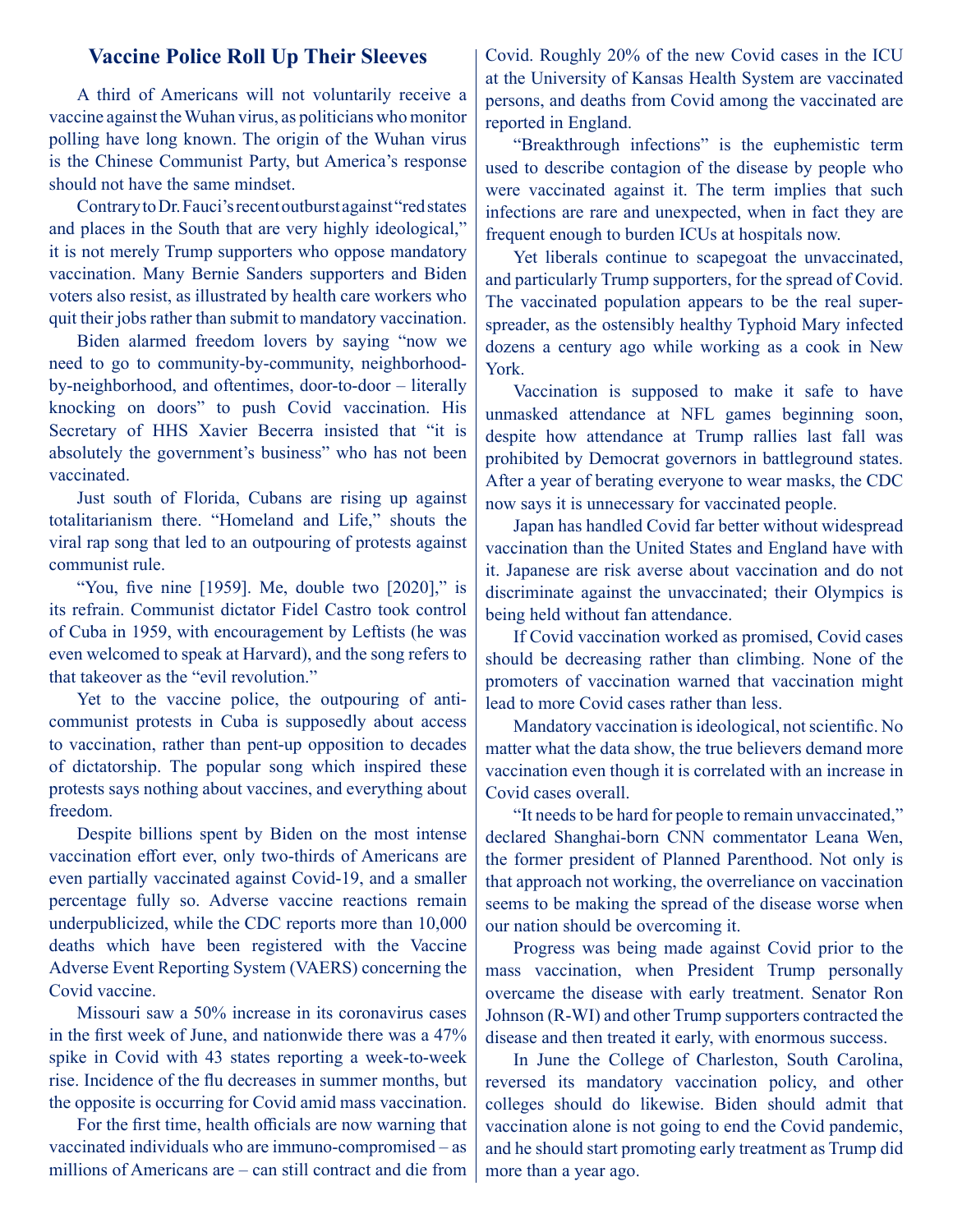#### **Who Wants to be "Primaried"?**

"Primaried" has become a popular term for dealing with disappointment by entrenched incumbents in both political parties. It means attempting to defeat an elected official in his own party primary, an enormous political embarrassment.

Primary challenges are a healthy way to shake up the status quo in politics. The grassroots thereby rise up and overcome the enormous advantages of incumbency to replace a RINO with a conservative.

Fear of being "primaried" is the real reason for the sudden new interest by Texas Governor Greg Abbott in the southern border, after years of his inaction. Gov. Abbott arranged for photo ops of himself with Donald Trump during their joint visit to the border.

Texas can afford to complete the building of the wall that Trump started, and Abbott has finally hinted at doing so. The timing may have more to do with the early Texas primary and the field of Republican candidates running against Gov. Abbott.

Texas GOP Chairman Allen West released a compelling video of him speaking in front of the incomplete border wall south of El Paso. Then, most appropriately on Independence Day, the retired lieutenant colonel and former congressman announced his candidacy against Gov. Abbott in the Republican primary.

Sen. Ted Cruz's successful toppling of the seemingly invincible David Dewhurst in the 2012 Senate GOP primary immediately comes to mind. Texas Republican voters cast their ballots for those who speak out and do more.

Texas Agriculture Commissioner Sid Miller, who has already won a preliminary ruling against President Biden's "equity" agenda and prevailed in statewide elections, is another conservative pondering a run against Gov. Abbott in the primary, to be held on March 1st. If Gov. Abbott cannot muster 50%, then a runoff election will be held which historically favors the more conservative candidate.

Abbott's inaction on election integrity is as stark as his failures on the southern border. While Georgia, Florida, and Iowa enacted bills to restore some election integrity, Texas has still not acted, and risks becoming a battleground state.

After dithering for a month, Gov. Abbott finally called for a special session of the Texas legislature to begin in July. But he was slow in designating issues for this special session, and Democrat legislators fled Texas to D.C. to block a quorum. Michelle Malkin calls them "fleebaggers" (in a play on "teabaggers").

### **Two Supreme Court Rulings for Election Integrity**

In its final decision of its Term, the Supreme Court gave states the green light to reduce election fraud by reining in lax voting procedures. Justice Alito, writing for the 6-3 Court, firmly rejected a common liberal argument against voting procedure changes.

"Disparate impact" is a Leftist test for invalidating any law that might arguably have a greater impact against a minority group. It is possible to mine statistics and object to almost any law, even criminal laws, as impacting one demographic more than another.

"We also do not find the disparate-impact model employed in Title VII and Fair Housing Act cases useful here," Justice Alito wrote for the Supreme Court on July 1, in *Brnovich v. Democratic National Committee*. Liberals may regret pushing that issue, now that the High Court rejects it in a ruling fully applicable to election laws in every state.

Justice Alito added that the Democrats' argument "would also transfer much of the authority to regulate election procedures from the States to the federal courts." He thereby blocked attempts at judicial activism in interfering with good state election reforms.

This conservative decision should help defeat the eight lawsuits that were filed against Georgia's new election law, which properly requires identification for mail-in voting. Even Biden's Department of Justice has piled on with its own lawsuit to interfere with the reasonable Georgia law in cleaning up its election system.

Meanwhile, another good decision was rendered by the Supreme Court on its final day. Likewise split 6-3, the Court rejected snooping by California through the identities of donors to conservative nonprofit groups, including one located in Michigan.

Overreach by California and other Leftist states is a growing problem, as they try to export their tyranny to the Midwest and other red states. California Democrats have no business sticking their noses into organizations headquartered elsewhere.

The internet has created new ways to harass people for merely exercising their First Amendment rights to speak out or donate. California's overreach was too much for even Chief Justice Roberts, who held for conservatives in *Americans for Prosperity v. Bonta*, despite last year allowing California to shut down churches.

"It is hardly a novel perception that compelled disclosure of affiliation with groups engaged in advocacy may constitute as effective a restraint on freedom of association as other forms of governmental action," wrote Roberts while quoting an earlier NAACP case on a similar point. Yet many liberals today seek to infringe on First Amendment rights that were upheld in the famous NAACP case.